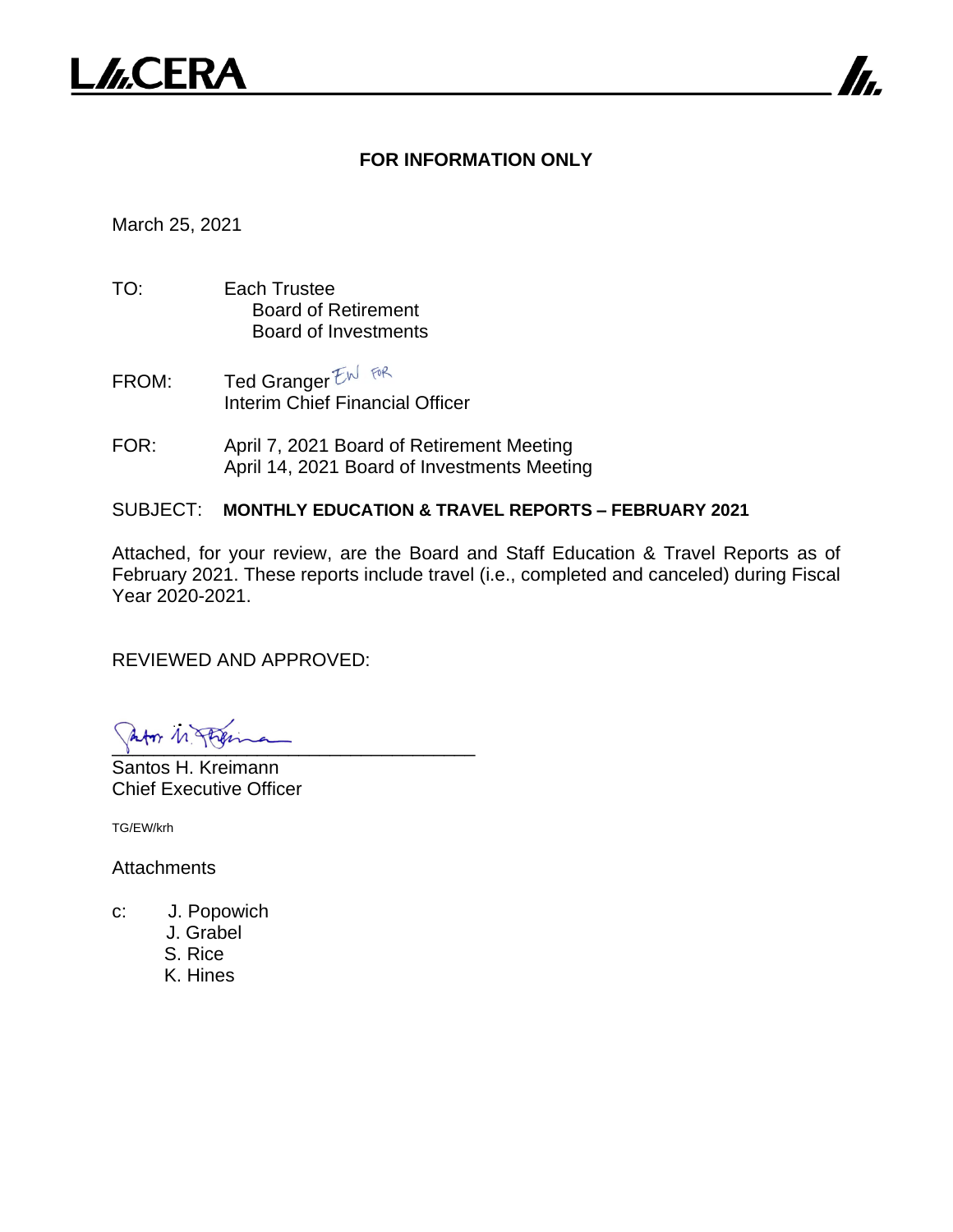

# **BOARD EDUCATION AND TRAVEL REPORT FOR FISCAL YEAR 2020 - 2021 FEBRUARY 2021**

|   | Attendee Purpose of Travel - Location                                                                                         | <b>Event Dates</b>      | <b>Travel Status</b> |
|---|-------------------------------------------------------------------------------------------------------------------------------|-------------------------|----------------------|
|   | <b>Alan Bernstein</b>                                                                                                         |                         |                      |
| B | Edu - NACD Real Estate Industry Outlook: Insights, Impacts and<br>Opportunities - VIRTUAL                                     | 09/02/2020 - 09/02/2020 | Attended             |
|   | Edu - 2020 Milken Institute Virtual Global Conference - VIRTUAL                                                               | 10/12/2020 - 10/21/2020 | Attended             |
|   | Edu- 2020 SACRS Fall Virtual Conference - VIRTUAL                                                                             | 11/10/2020 - 11/13/2020 | Attended             |
|   | Edu - Virtual Pension Bridge Alternatives - VIRTUAL                                                                           | 01/26/2021 - 01/28/2021 | Attended             |
|   | <b>Elizabeth Ginsberg</b>                                                                                                     |                         |                      |
| B | Edu - CALAPRS Principles for Trustees - VIRTUAL                                                                               | 08/18/2020 - 08/26/2020 | Attended             |
|   | <b>Vivian Gray</b>                                                                                                            |                         |                      |
| B | Edu - SACRS Public Pension Investment Management Program 2020 -<br><b>VIRTUAL</b>                                             | 07/28/2020 - 08/13/2020 | Attended             |
|   | Edu - Koried Black Directors' Virtual Workshop - VIRTUAL                                                                      | 10/15/2020 - 10/15/2020 | Attended             |
|   | Edu-2020 SACRS Fall Virtual Conference - VIRTUAL                                                                              | 11/10/2020 - 11/13/2020 | Attended             |
|   | Edu - Milken Institute: Walk the Talk: Investing in the Future of Black Banks,<br>Entrepreneurship, and Opportunity - VIRTUAL | 02/24/2021 - 02/24/2021 | Attended             |
|   | <b>David Green</b>                                                                                                            |                         |                      |
| B | Edu - PPI 2020 Summer Roundtable - Los Angeles CA                                                                             | 07/14/2020 - 07/16/2020 | Attended             |
|   | Edu - Pacific Council - "Beyond the Horizon" Summit - VIRTUAL                                                                 | 07/20/2020 - 07/24/2020 | Attended             |
|   | Edu - The Pacific Council on International Policy's PolicyWest 2020 -<br><b>VIRTUAL</b>                                       | 12/03/2020 - 12/04/2020 | Attended             |
|   | <b>Elizabeth Greenwood</b>                                                                                                    |                         |                      |
| B | Edu - 2020 Milken Institute Virtual Global Conference - VIRTUAL                                                               | 10/12/2020 - 10/21/2020 | Attended             |
|   | Edu- PPI 2020 Asia Pacific Roundtable - VIRTUAL                                                                               | 10/20/2020 - 10/22/2020 | Attended             |
|   | Edu - Yale School of Management Executive Education - Women's<br>Leadership Program - VIRTUAL                                 | 11/18/2020 - 11/18/2020 | Attended             |
|   | <b>James Harris</b>                                                                                                           |                         |                      |
| B | Edu - SACRS Sexual Harassment Prevention Training - VIRTUAL                                                                   | 07/15/2020 - 07/15/2020 | Attended             |
|   | Edu - SACRS Public Pension Investment Management Program 2020 -<br><b>VIRTUAL</b>                                             | 07/28/2020 - 08/13/2020 | Attended             |
|   | <b>Shawn Kehoe</b>                                                                                                            |                         |                      |
| B | Edu- PPI 2020 Asia Pacific Roundtable - VIRTUAL                                                                               | 10/20/2020 - 10/22/2020 | Attended             |
|   | Edu - NCPERS Fall Conference - VIRTUAL                                                                                        | 02/02/2021 - 02/03/2021 | Attended             |
|   | <b>Joseph Kelly</b>                                                                                                           |                         |                      |
| B | Edu - NACD Financial Services Industry Outlook: Future Trends in Middle<br><b>Market Credit - VIRTUAL</b>                     | 01/07/2021 - 01/07/2021 | Attended             |
|   | Edu - NACD Hospitality and Travel Industry Outlook: Insights, Impacts, and<br>Opportunities - VIRTUAL                         | 01/27/2021 - 01/27/2021 | Attended             |
|   | Edu - PPI Virtual Roundtable - VIRTUAL                                                                                        | 02/16/2021 - 02/18/2021 | Attended             |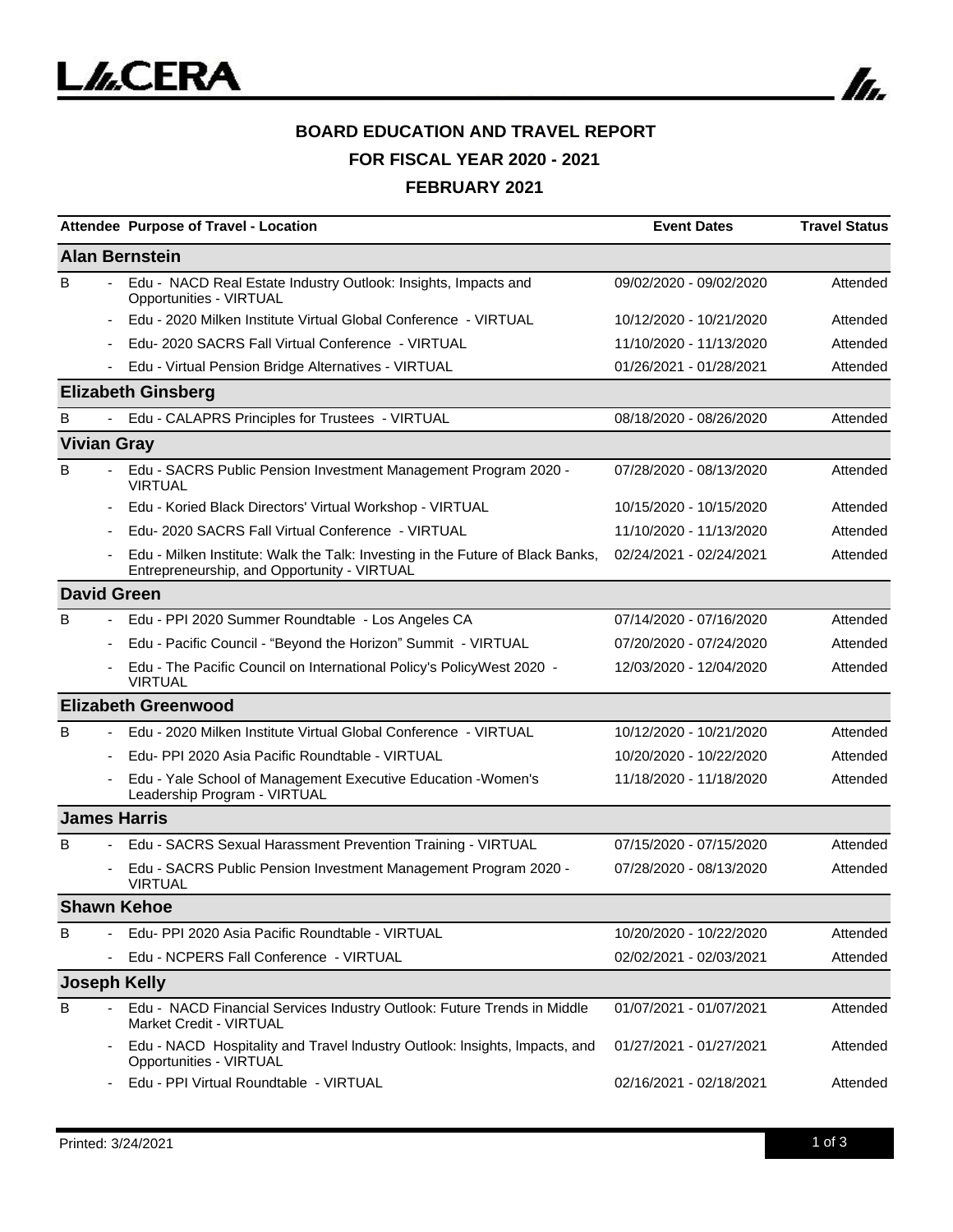

# **BOARD EDUCATION AND TRAVEL REPORT FOR FISCAL YEAR 2020 - 2021 FEBRUARY 2021**

|                               | Attendee Purpose of Travel - Location                                                                         | <b>Event Dates</b>      | <b>Travel Status</b> |
|-------------------------------|---------------------------------------------------------------------------------------------------------------|-------------------------|----------------------|
| <b>Keith Knox</b>             |                                                                                                               |                         |                      |
| B                             | Edu - PPI 2020 Summer Roundtable - Los Angeles CA                                                             | 07/14/2020 - 07/16/2020 | Attended             |
|                               | Edu - SACRS Public Pension Investment Management Program 2020 -<br><b>VIRTUAL</b>                             | 07/28/2020 - 08/13/2020 | Attended             |
|                               | Edu - CII & NYU Corporate Governance Bootcamp - VIRTUAL                                                       | 09/23/2020 - 09/25/2020 | Attended             |
|                               | Edu - 2020 Milken Institute Virtual Global Conference - VIRTUAL                                               | 10/12/2020 - 10/21/2020 | Attended             |
|                               | Edu - CALAPRS Virtual Trustees Round Table - VIRTUAL                                                          | 10/23/2020 - 10/23/2020 | Attended             |
|                               | Edu - PPI Virtual Roundtable - VIRTUAL                                                                        | 02/16/2021 - 02/18/2021 | Attended             |
|                               | Edu - TLF Political Accountability and Investment - VIRTUAL                                                   | 02/23/2021 - 02/23/2021 | Attended             |
| <b>Wayne Moore</b>            |                                                                                                               |                         |                      |
| B                             | Edu-NASP 31st Annual Virtual Pension & Financial Services Conference -<br><b>VIRTUAL</b>                      | 12/07/2020 - 12/10/2020 | Attended             |
| <b>Ronald Okum</b>            |                                                                                                               |                         |                      |
| B                             | - Edu- 2020 SACRS Fall Virtual Conference - VIRTUAL                                                           | 11/10/2020 - 11/13/2020 | Attended             |
| <b>William Pryor</b>          |                                                                                                               |                         |                      |
| B                             | Edu - NCPERS Fall Conference - VIRTUAL                                                                        | 02/02/2021 - 02/03/2021 | Attended             |
| <b>Les Robbins</b>            |                                                                                                               |                         |                      |
| B                             | Edu - IFEBP 66th Annual Employee Benefits Conference - VIRTUAL                                                | 11/10/2020 - 11/13/2020 | Attended             |
| X<br>$\overline{\phantom{a}}$ | Edu - IFEBP 66th Annual Employee Benefits Conference - Honolulu HI                                            | 11/15/2020 - 11/18/2020 | <b>Host Canceled</b> |
| <b>Gina Sanchez</b>           |                                                                                                               |                         |                      |
| B                             | Edu - SACRS Sexual Harassment Prevention Training - VIRTUAL                                                   | 07/15/2020 - 07/15/2020 | Attended             |
| $\overline{\phantom{a}}$      | Edu - 2020 Milken Institute Virtual Global Conference - VIRTUAL                                               | 10/12/2020 - 10/21/2020 | Attended             |
|                               | Edu - 2020 Virtual NACD Summit - VIRTUAL                                                                      | 10/12/2020 - 10/13/2020 | Attended             |
|                               | Edu - CALAPRS Virtual Trustees Round Table - VIRTUAL                                                          | 10/23/2020 - 10/23/2020 | Attended             |
|                               | Edu- 2020 SACRS Fall Virtual Conference - VIRTUAL                                                             | 11/10/2020 - 11/13/2020 | Attended             |
|                               | Edu - Harvard Business School Executive Education - Audit Committees -<br><b>VIRTUAL</b>                      | 11/12/2020 - 11/14/2020 | Attended             |
|                               | Edu - NCPERS Fall Conference - VIRTUAL                                                                        | 02/02/2021 - 02/03/2021 | Attended             |
|                               | <b>Herman Santos</b>                                                                                          |                         |                      |
| B                             | Edu- LAVCA's Annual Investor Meeting - VIRTUAL                                                                | 09/14/2020 - 09/17/2020 | Attended             |
|                               | Edu - Nossaman's 2020 Public Pensions and Investments Fiduciaries' Forum 10/01/2020 - 10/01/2020<br>- VIRTUAL |                         | Attended             |
|                               | Edu-2020 SACRS Fall Virtual Conference - VIRTUAL                                                              | 11/10/2020 - 11/13/2020 | Attended             |
|                               | Edu - Virtual PPI Salon: Gearing for Gridlock - VIRTUAL                                                       | 12/10/2020 - 12/10/2020 | Attended             |
|                               | Edu - PPI Virtual Roundtable - VIRTUAL                                                                        | 02/16/2021 - 02/18/2021 | Attended             |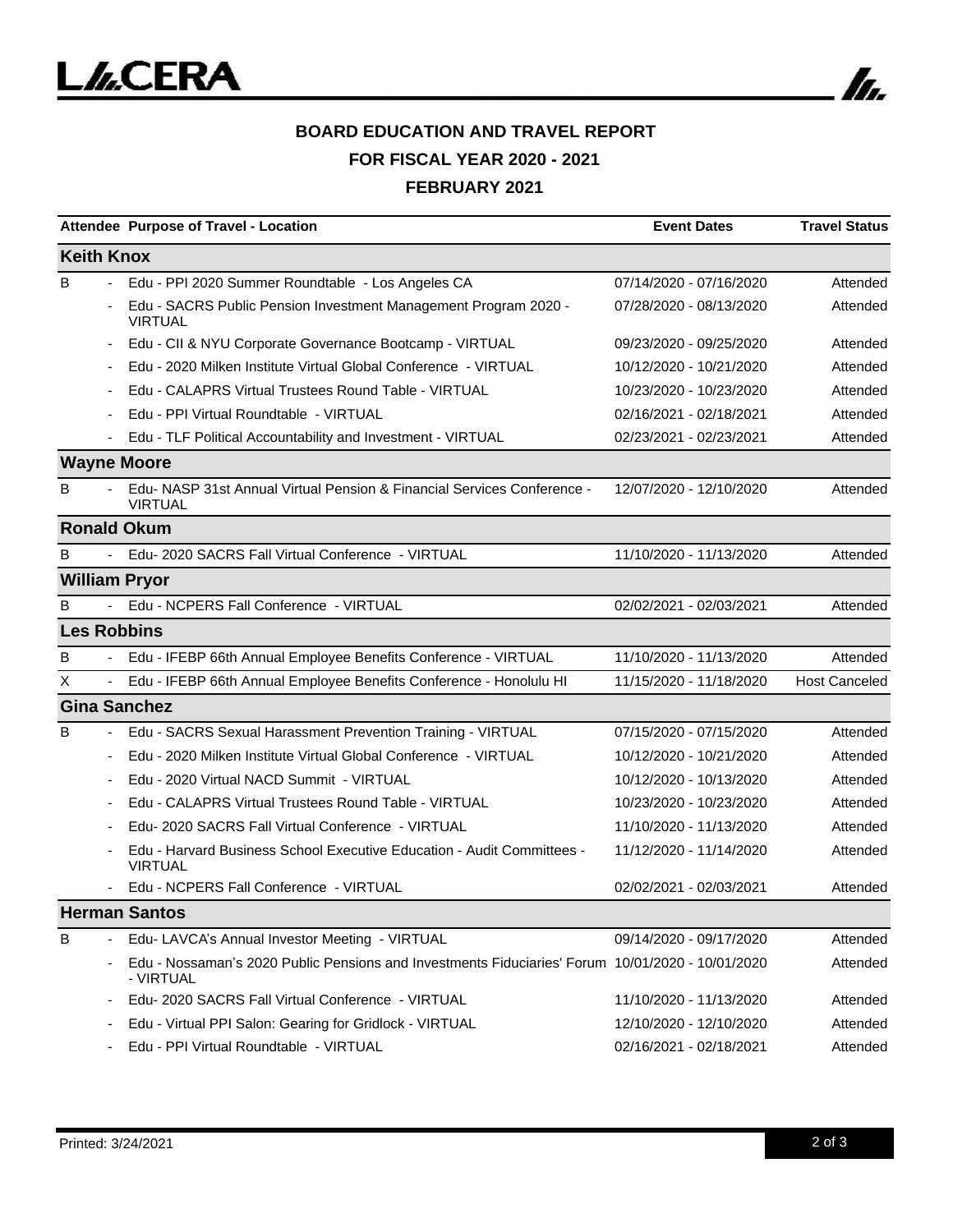Category Legend:

A - Pre-Approved/Board Approved

B - Educational Conferences and Administrative Meetings in CA where total cost is no more than \$2,000 per Trustee Travel Policy; Section III.A C - Second of two conferences and/or meetings counted as one conference per Trustee Education Policy Section IV.C.2 and Trustee Travel Policy Section IV.

X - Canceled events for which expenses have been incurred.

Z - Trip was Canceled - Balance of \$0.00